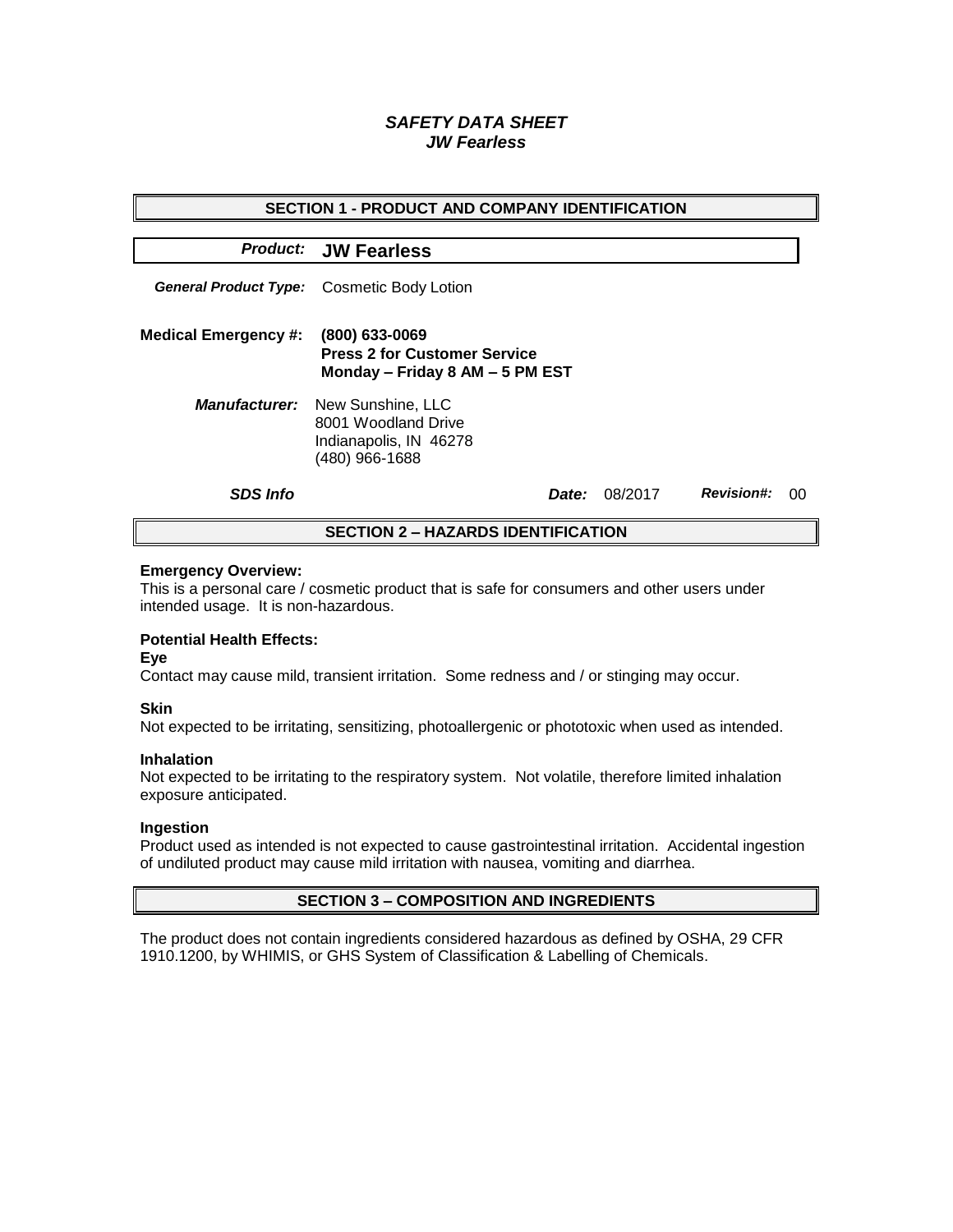# **SECTION 4 – FIRST AID MEASURES**

## **Eye**

Thorough rinsing for 15 – 20 minutes is recommended. If irritation persists, contact a physician.

### **Skin**

Discontinue use of product. Apply cold compresses to affected areas to relieve discomfort. If discomfort persists, contact a physician.

#### **Inhalation**

If respiratory irritation occurs, remove individual to fresh air.

#### **Ingestion**

Accidental ingestion of product may require medical attention. In case of accidental ingestion dilute with water. Do not induce vomiting. If discomfort persists, contact a physician.

## **SECTION 5 – FIRE FIGHTING MEASURES**

**Extinguishing Media:** Use chemical foam, dry chemical, carbon dioxide or water. **Explosion Hazard:** Not applicable.

**Fire Fighting Info:** Contact emergency personnel. Use self-contained breathing apparatus and protective gear, if large quantities of product are involved. Hazardous decomposition products may be released. Thermal degradation may produce oxides of carbon and / or nitrogen, hydrocarbons and / derivatives.

## **SECTION 6 – ACCIDENTAL RELEASE MEASURES**

### **Procedures for Spill / Leak Clean-up:**

**Household Settings:** Absorb liquid and scrub the area. Dilute with water until surface is no longer slippery.

**Non-Household Settings:** Use safety glasses if splash hazard exist. Use gloves and other protective clothing to prevent skin contact.

### **SECTION 7 – HANDLING AND STORAGE**

### **Precautions for Safe Handling:**

**Household Settings:** Avoid contact with eyes.

**Non-Household Settings:** No unusual handling or storage requirements. Storage in large quantities (warehouse) should be in a well-ventilated, cool area.

### **Conditions for Safe Storage:**

**Household Settings:** Normal household storage.

**Non-Household Settings:** No unusual handling or storage requirements. Storage in large quantities (warehouse) should be in a well-ventilated, cool area.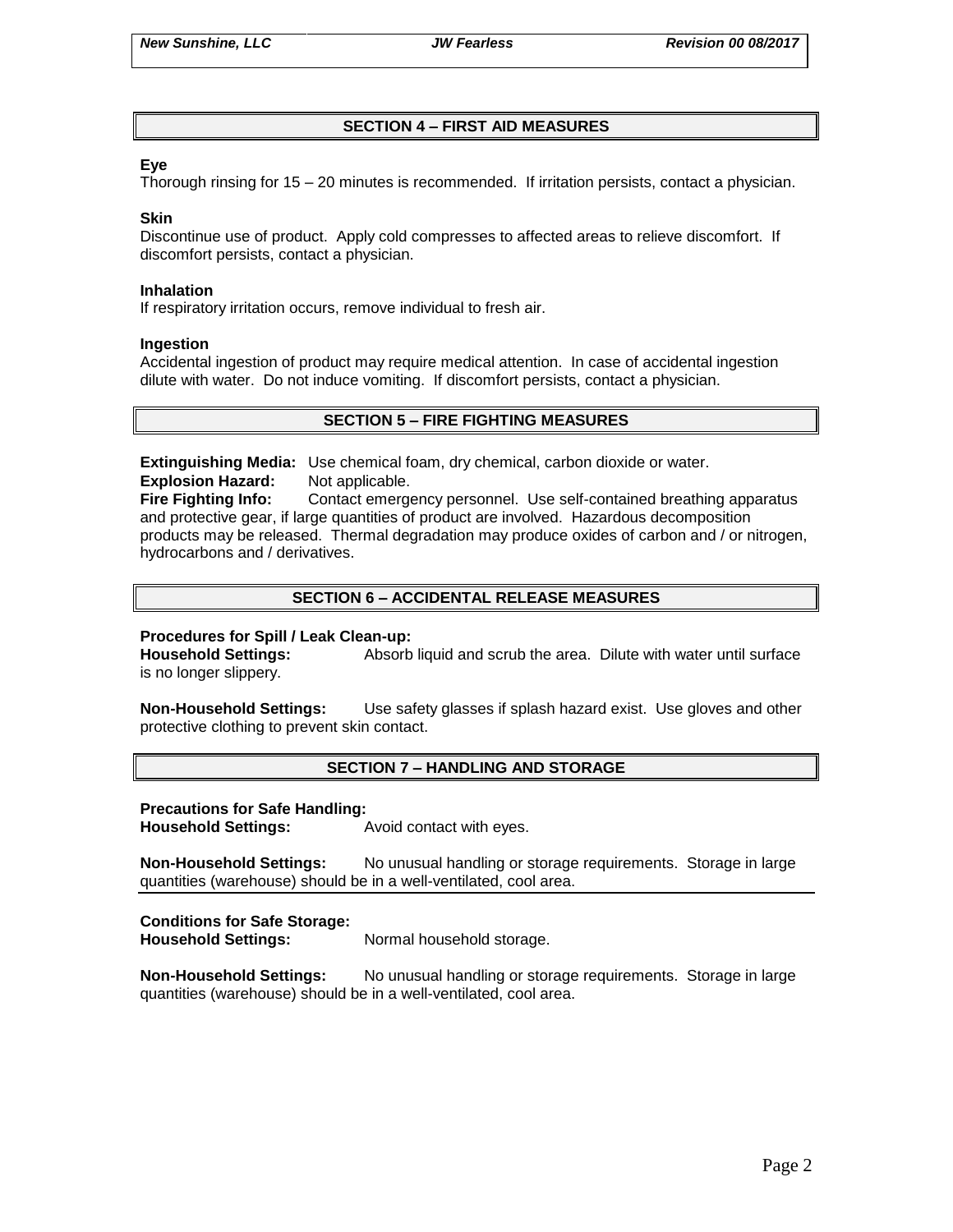### **SECTION 8 – EXPOSURE CONTROLS / PERSONAL PROTECTION**

**Household Settings:** This is a personal care / cosmetic product that is safe for consumers and other users under normal and reasonably foreseen use.

**Non-Household Settings:** Use safety glasses if splash hazards exist, use gloves and other protective clothing to prevent skin contact. Always follow good hygienic work practices. Avoid prolonged contact with skin and clothing.

# **SECTION 9 – PHYSICAL AND CHEMICAL PROPERTIES**

Physical State Viscous liquid body lotion. Appearance **Various colored viscous liquid.**<br>
Odor Communication Colore Fragrant. Odor Threshold Not available pH 3.5 – 7.5 Melting Point/Freezing Point Not Applicable Boiling Point >212 F / 100 C Flash Point  $>212$  F / 100 C Evaporation Rate Not Applicable Flammability Not Applicable Upper/Lower Flammablilty Not Applicable Vapor Pressure Not Applicable Vapor Density Not Applicable Relative Density Not Available Specific gravity at 25C Not available. Solubility in water at 20C Slightly Insoluble<br>
Partition coefficient
Subsetted Not Applicable Partition coefficient Auto-iginition Temp Not Applicable Decomposition Temp Not Available Viscosity 20,000 – 150,000 cps. Volatile % Complies with Federal and State VOC regulations.

### **SECTION 10 – STABILITY AND REACTIVITY**

**Other Recommendations:** None

**Conditions to Avoid:** No applicable information has been found.

### **SECTION 11 – TOXICOLOGICAL INFORMATION**

This is a personal care / cosmetic product that is safe for consumers and other users under intended and reasonably foreseeable use.

**Chronic Effects:** Finished product is not expected to have chronic health effects. **Target Organs:** No adverse health effects on target organs expected for finished product. **Carcinogenicity:** Finished product is not expected to be carcinogenic. NTP: No IARC: No OSHA: No

### **SECTION 12 – ECOLOGICAL INFORMATION**

The product ingredients are expected to be safe for the environment at concentrations predicted under normal use and accidental spill scenarios.